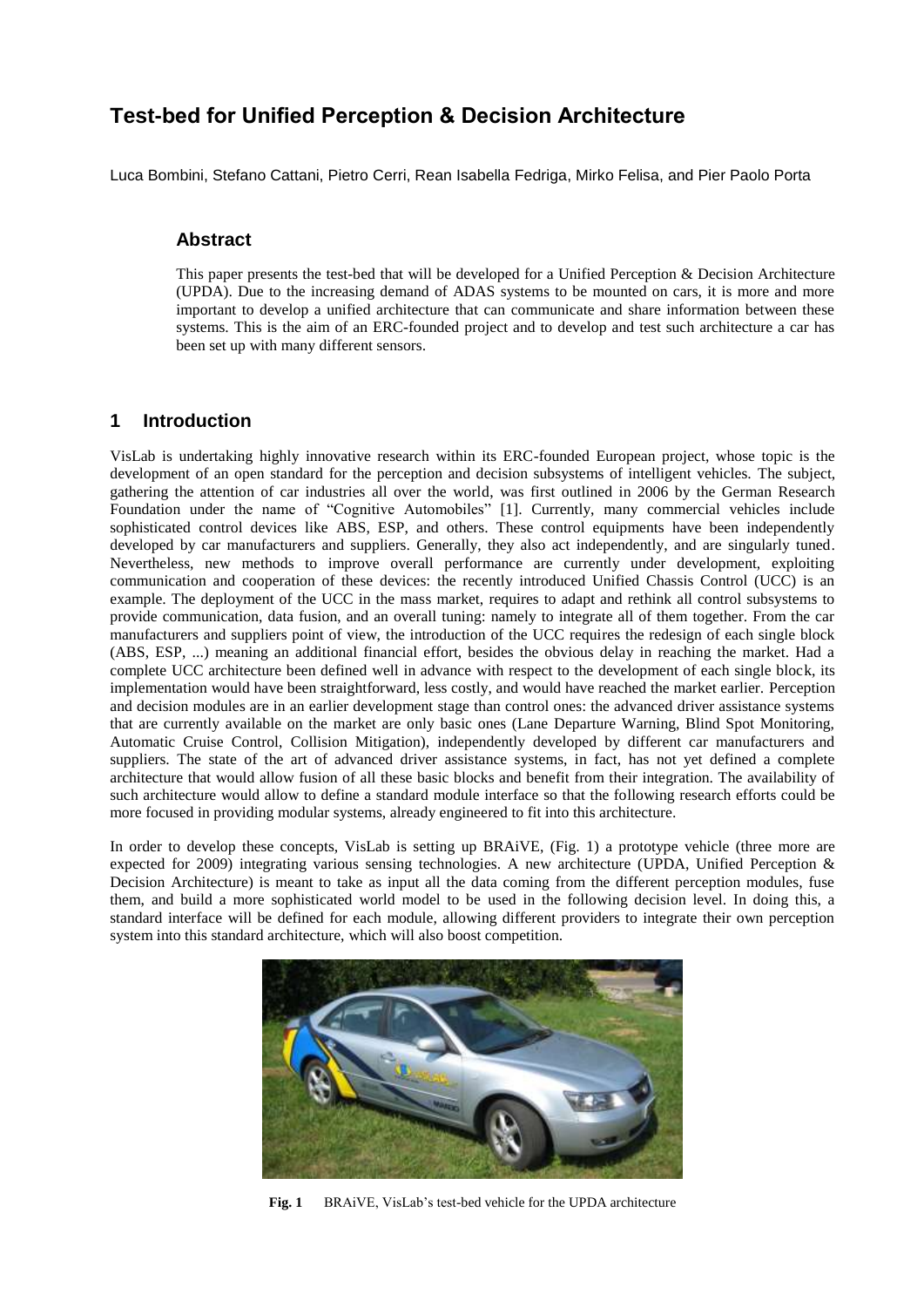Providing a UPDA involves the understanding of what has to be perceived and classified by the vehicle. We make a list of the main items in the following:

- ▶ *pedestrians*: still or moving and, if moving, how fast;
- *vehicles*: and their speed;
- other obstacles: and their speed;
- *lanes*: any sort of roadways demarcation line –temporary or permanent, continuous or dashed;
- *stop lines*;
- *junctions*: crossings layout;
- **P** *parking lots*: available parking areas delimited by horizontal demarcation lines;
- *tunnels and bridges*;
- *road signs: danger, priority, prohibitory, mandatory and indication signs;*
- *traffic lights*:
- **Figure 1** free space: surrounding environment areas available for the vehicle to move and steer;
- **b** blind spots: areas of the road that cannot be seen while looking forward or through either the rearview or side mirrors;
- *light and visibility conditions*: daylight, nighttime, dazzle, rain, fog, snow, etc.;
- *road slope*: road plane inclination;
- *environment*: can be urban or extra-urban; if the latter, no lanes will be available for the vehicle to find its way.

The advanced driver assistance systems currently available on the market can be described in terms of the items just listed: Lane Departure Warning involves the detection of *lanes* and *free space*; Blind Spot Monitoring the detection of *vehicles*; the ACC functionality is allowed by detecting the preceding *vehicle* and Collision Mitigation involves the detection of *vehicles*, *other objects*, *tunnels and bridges*, *free space*.

BRAiVE will be provided with driver assistance systems similar to those already available on the market but with improved performances, plus other major capabilities, listed in the following:

- *Crossings Assistance*: lateral perception is important when facing an intersection, and as junctions may have very different layouts, the lateral system must be able to perceive traffic coming from different angular directions. During a traffic merging manoeuvre, the vehicle is allowed to pull into traffic only when oncoming traffic leaves a gap of a sufficient time interval (usually at least 10 seconds). Hence the vehicle, regardless of the junction layout, needs to perceive the oncoming traffic as well as estimate cars speed from long distance.
- *Overtaking Assistance*: when driving on a road with multiple lanes, the lane change manoeuvre is a common task in order to overtake slower traffic. Two rear cameras installed acquire images of the road behind and on the vehicle side. The cameras are installed so that they can frame the area close to the vehicle and extend their vision over the horizon. This system can overcome some LIDAR limitations, like its inability to provide useful results when moving along dusty roads, where the clouds produced by the vehicle itself negatively affect the laser beams. This is a problem mainly of the rear LIDAR since dust clouds are produced by the vehicle in motion; sometimes it affects also the front ones especially during sudden stops when dust clouds overtake the car. Despite this problem, LIDAR data have been used to refine the detected obstacles position measurement, thus reducing the errors introduced by vehicle pitching, since distance estimation is performed by a monocular system.
- *Lane Keeping*: navigation in a urban environment has to be very precise. The vehicle must be able to detect obstacles and lane markings with high confidence on the detection probability and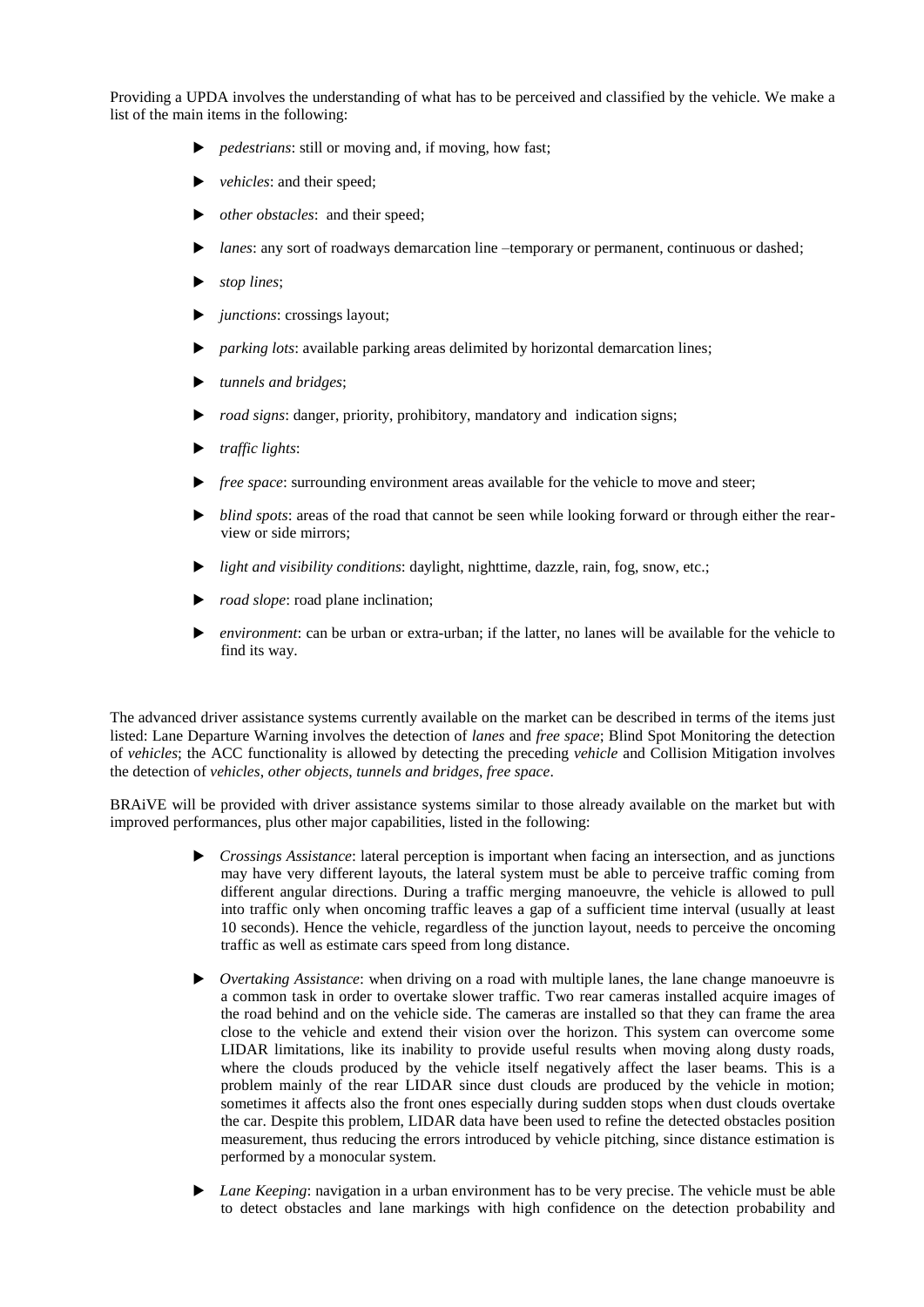position accuracy; moreover the system must detect stop lines, to allow a precise positioning of the vehicle at intersections, and lane markings in sharp curves. The perception system must therefore cover a distance range useful for detections at driving at medium-to-high speeds. The vehicle includes two stereo systems (one on the front and one at the back) which provide precise sensing in its close proximity.

- *Parking Assistance*: the system aims at supporting the driver during parking manoeuvres.
- *ACC Stop-and-Go*: this functionality is to be used for speed adjustment in respect of the preceding vehicle. Stop-and-Go is for queue-driving, when the vehicle speed is lower than 15km/h in a urban-like environment (whereas ACC operates at higher speeds, like on highways). Once engaged, gas and brake control are handled by the system until some driver"s action on the pedals disables the automatic speed control of the car.

To meet these requirements, a sensors belt has been set up around the vehicle. The choice to primarily use passive sensors is dictated by the will of producing a car suitable for mass production: active ones are likely to interfere with each other, thus potentially degrading the performance of multiple autonomous vehicles operating in close proximity. The vehicle is equipped with a variety of devices, including sensors for world perception, navigation and control systems, localizations devices, computers, displays, batteries, wiring. A lot of effort must be spent to obtain a high integration level, making the perception devices barely visible from outside the vehicle and the controls and displays integrated into the dash board, headrest and armrest. Fig. 2 shows the overall equipment schema.

BRAiVE will be used for testing both UPDA and ADAS applications.



**Fig. 2** BRAiVE"s perception modules, sensing its surrounding areas

### **2 Hardware Architecture**

As introduced in the previous section, the aim of the architecture proposed is to give BRAiVE an all-round view in order to let it perceive the environment and its evolution before taking any decision about its own movement. The vehicle must be able to sense its surroundings, understand situations and react quickly; a service-based system architecture coupled with efficient path planning, trajectory algorithms and behaviour modes ensures that sensor data are processed in a timely manner, while robust low level control and X-by-Wire components enable the vehicle to manage different situations.

The complete perception apparatus integrates 10 cameras, 3 laserscanners, a laser, a GPS unit connected to an Inertial Measurement Unit, and 4 PCs; the whole car has been set up for drive by wire, and can be controlled via CAN messages. The UDPA architecture to be implemented on BRAiVE receives, as input, information coming form laser, laserscanners, cameras, GPS antenna, inertial navigation system and vehicle state. All these information are gathered to create, and continuously update, a perception map of the environment where BRAiVE is called to move, on the basis of which the implemented driver assistance actions are evaluated and taken.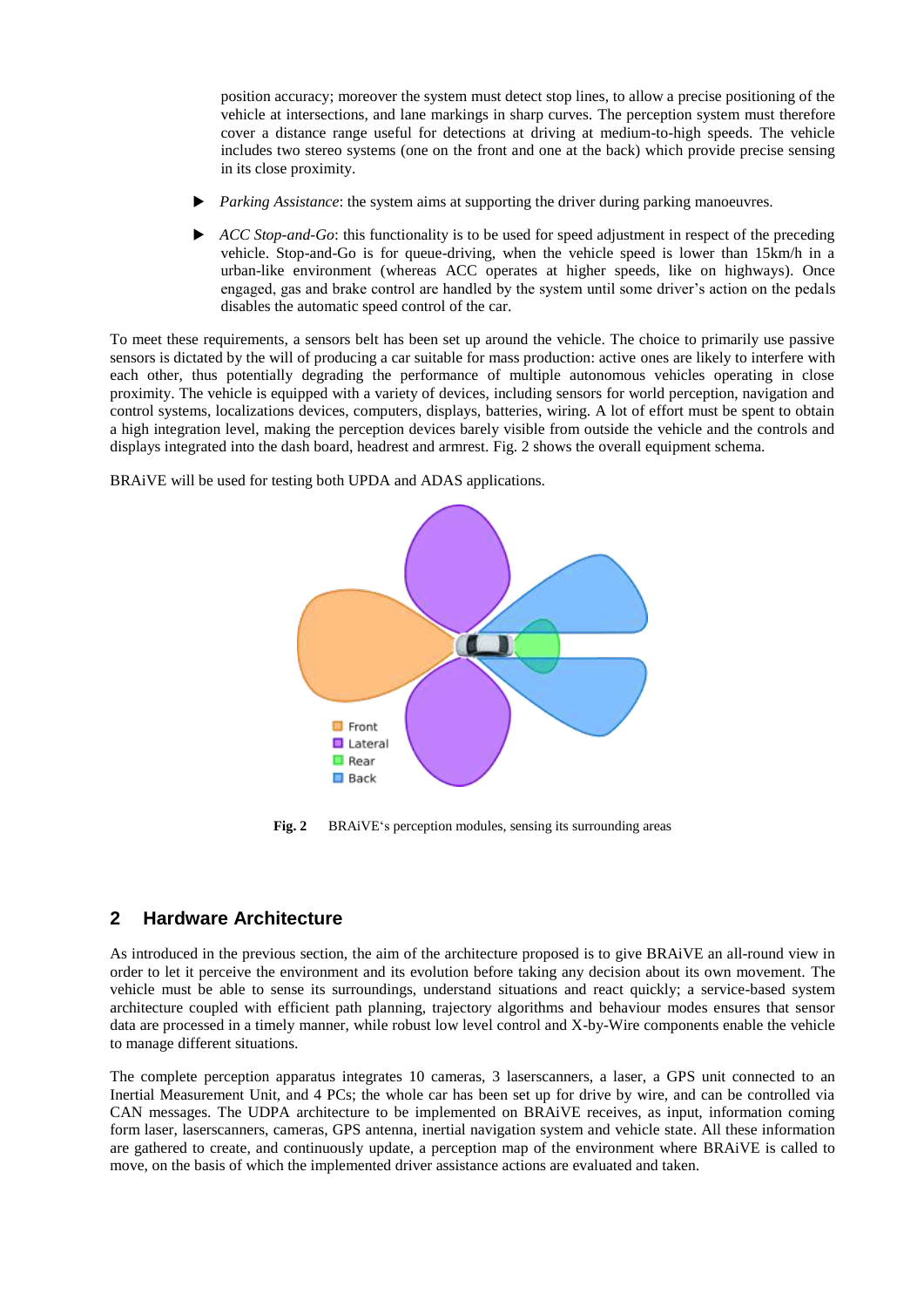To get into the architecture details, in the following the description will be split in 4 subsections, each referring to a monitored area of Fig. 2 and describing a perception module: front, lateral, rear, and back. The items listed in section 1 will be associated with each monitored area and, to give an idea about what each module's output will look like, similar systems previously developed by VisLab and their respective outputs will be cited. Those systems will be the prototype vehicle TerraMax T2, which participated to the 2007 Urban Challenge [2], a market available Hyundai Grandeur, demonstrated at IV 2008 conference [3]., TerraMax, which was between the only 5 vehicles to have completed the 2005 Grand Challenge course [4], and a Volvo truck. In the following sections' images, devices involved in the different modules perception are highlighted with colored ovals: red to indicate cameras and green to indicate laserscanners.

#### **2.1 Front**

The vehicle frontal perception must cover the orange area in Fig. 2. Specifically, referring to the items listed in section 1, the head-on system must detect *pedestria*ns, *vehicles*, *other obstacles*, *lanes*, *stop lines*, *parking lots*, *tunnels and bridges*, *road signs*, *traffic lights*, *free space*, the *road slope* together with the kind of *environment* around and its *light and visibility conditions*.

For this purpose, BRAiVE head-on system includes 2 stereo pairs –of which one with 2 color cameras and the other with 2 b/w cameras– placed behind the windscreen, 2 single layer laserscanners with a 270 degrees scanning range and a sensing range from 0.1 to approximately 60 meters, another laserscanner with 4 parallel and simultaneous scanning layers, a scanning range of 100 degrees and a sensing range from 0.3 to 200 meters, and finally a laser with 16 beams, a 16 degrees scanning range and a sensing range up to 200 meters.

Some of VisLab"s previously developed systems for frontal area monitoring are shown in Fig. 3, 4, 5.



**Fig. 3** TerraMax T2 head-on area was equipped with a trinocular color cameras system and 2 laserscanners for obstacles and lane detection [2]: system output is shown in the right image



**Fig. 4** The Hyundai Grandeur had a single b/w camera installed behind the windscreen and a laserscanner with a 90 degrees scanning range and an extended sensing range up to 80 meters to detect road signs [5] and pedestrians [3]; images on the right give some examples of its outputs: road signs detection and pedestrian detection during nighttime visibility conditions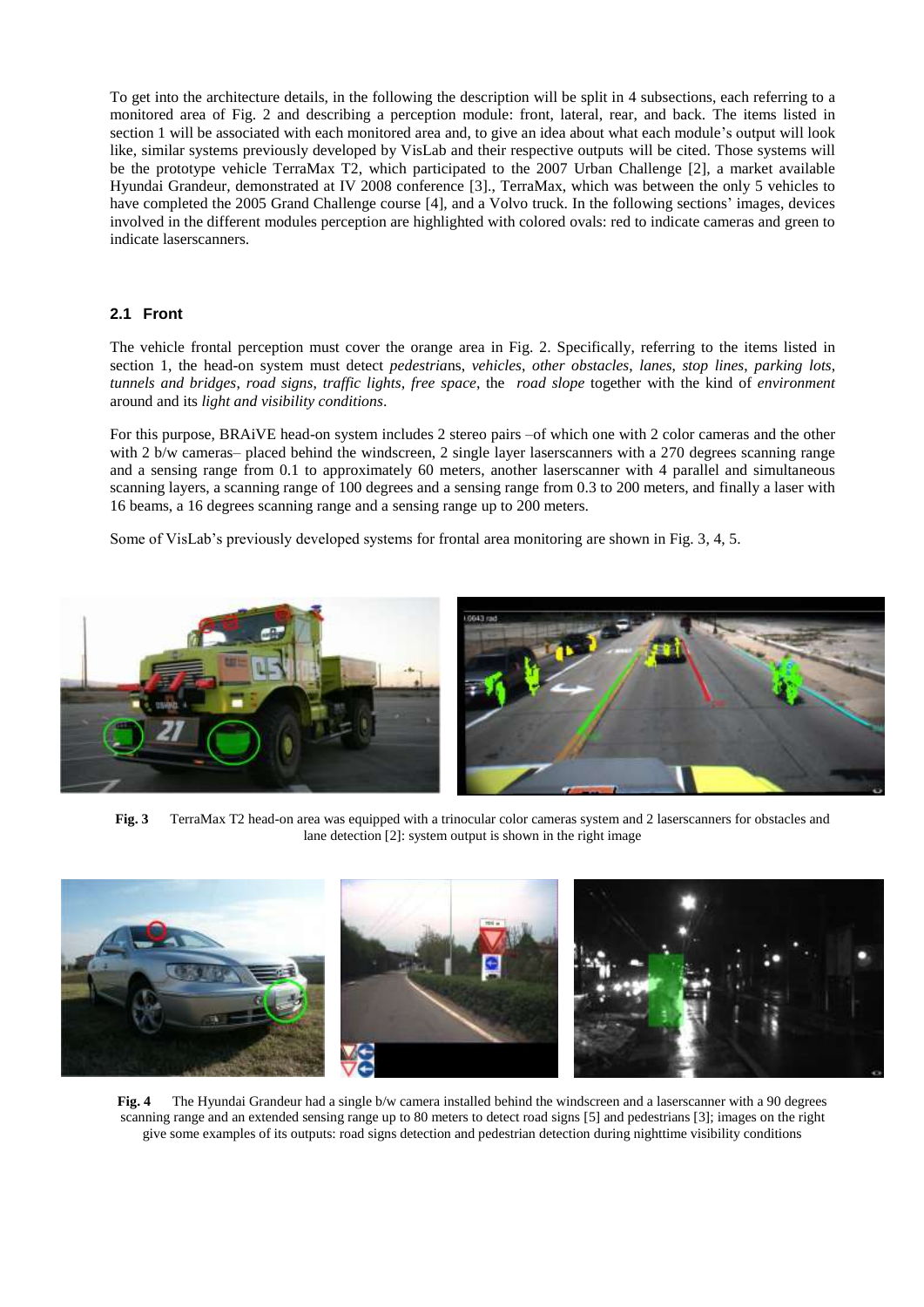

**Fig. 5** On TerraMax was installed another trinocular color cameras system aided by a single laserscanner with 4 scanning layers, a scanning range of approximately 150 degrees and a sensing range of approximately 80 meters [4]; right images show some examples of its output: obstacle detection (bridge pillars and small poles) in extra-urban environments

#### **2.2 Lateral**

Perception on the vehicle"s lateral sides must be able to detect *pedestrians*, *vehicles*, *other obstacles*, *junctions* and *free space*. BRAiVE lateral system, monitoring the violet areas in Fig. 2, includes 2 color cameras installed near the car"s hood, above the tires and at the bumper"s both ends.

Some of VisLab"s previously developed systems for lateral areas monitoring are shown in Fig. 6, 7.



**Fig. 6** TerraMax T2 was equipped with a lateral system made of 2 color cameras placed on a bar in front of the ventilation grid with the purpose of detecting cars approaching at traffic junctions [2]; right image shows an output example of T2 lateral system: cars driving towards the junction are framed by a red bounding box



**Fig. 7** The Hyundai Grandeur had a single b/w camera installed near the wing mirrors for parking assistance purposes; both images on the right show examples of free space detections: green areas (red in the bird"s eye vieew underneath) are suitable for parking the car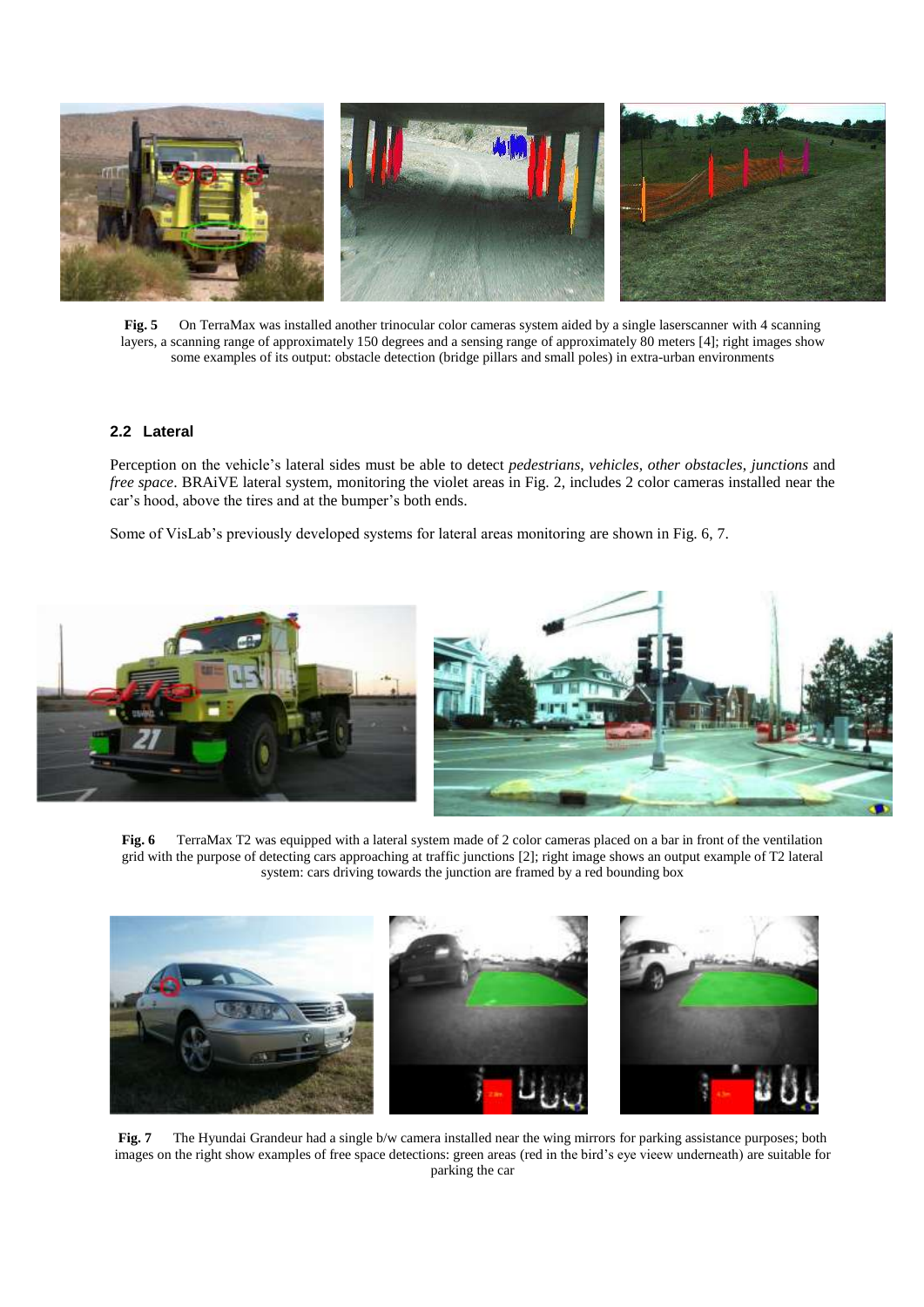#### **2.3 Rear**

BRAiVE rear perception system, monitoring the green area in Fig. 2, is committed to the detection of *vehicles* and *other* obstacles, *parking lots*, *free space* and *blind spots*. For these purposes, 2 color cameras are placed in both wing mirrors lodgings besides the respective mirrors.

Some of VisLab"s previously developed systems for rear areas monitoring in Fig. 8, 9.



**Fig. 8** TerraMax T2 rear view system consisted of 2 color cameras placed on top of the truck cabin, pointing backwards  $[2]$ ; right images show some approaching cars detected by red U-shaped lines



**Fig. 9** The Hyundai Grandeur rear view system was made of 2 b/w cameras installed in the wing mirrors lodgings; right image shows an example of the system"s output: lanes with a blue stripe and an overcoming vehicle with a red bounding box, are correctly detected; the traffic lights image indicates if overtaking is permitted or not

#### **2.4 Back**

To monitor areas at the back, blue colored in Fig. 2, BRAiVE is equipped with a stereo pair of 2 color cameras and a laserscanner between rear bumper and number plate. Aim of the system is the detection of *pedestrians*, *vehicles*, *other objects*, *parking lots* and *free space*.

Some of VisLab"s previously developed systems for frontal area monitoring, but convertible for back areas, are shown in Fig. 10, 11.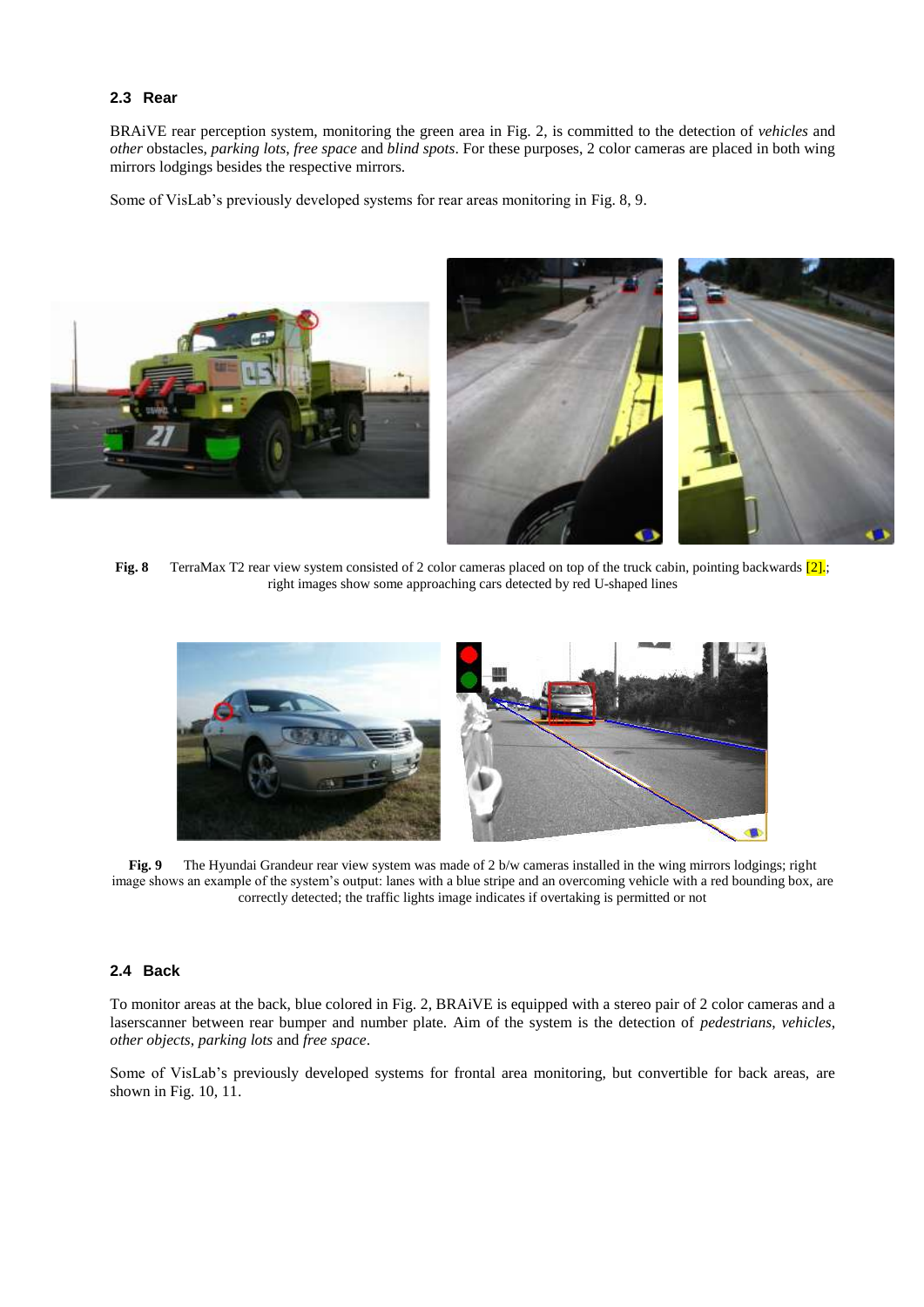

**Fig. 10** TerraMax T2 frontal system for near obstacles detection consisted of a color cameras stereo pair and 2 laserscanners (described in Fig. 2.1 caption) [2]; the right images roadway lanes and a preceding car being correctly detected



**Fig. 11** Another color cameras stereo system installed by VisLab on the front of a Volvo truck cabin, for near obstacles detection [6]; examples oft he system"s output are shown in the right image

## **3 Final Considerations**

The project is aimed at the development of autonomous vehicles and supervised driving systems with the ultimate goal of defining a common open architecture which will be proposed as a standard to the automotive sector. Besides providing clear advantages on safety for road users, the availability of an open architecture will encourage and make possible the sharing of knowledge between public and private research communities (academic and automotive industry) and thus speed up the design of a standard platform for future vehicles. Further research steps will be eased -and therefore made more effective- thanks to the common and open architectural layer proposed. The project is divided into the following two main milestones:

- 1. the development of fully autonomous vehicles and,
- 2. extension towards driving assistance systems, namely systems able to supervise a driver and to intervene when necessary.

Fig. 12 shows the evolution of driving assistance systems leading to autonomous driving. The first 4 steps have a human being as vehicle main leader: starting from a set of independent warning systems (step 2) like lane departure warning, to independent active systems (step 3) like adaptive cruise control, collision avoidance, and finally a unified perception and decision architecture (step 4) devoted to perform an active cooperative driving. From step 5 onward the vehicle leader changes from the human being to the electronic pilot increasing the sensing capabilities. First with autonomous driving and then (step 6) with supervised driving, in which the human instructs and directs the manoeuvre while the main control is owned by the electronic pilot. Human contribution, in this case, is treated like one of the other sensing devices, and thus overridable. This project will reach step 3 and step 4, using the new concept architecture to make all the systems cooperate together.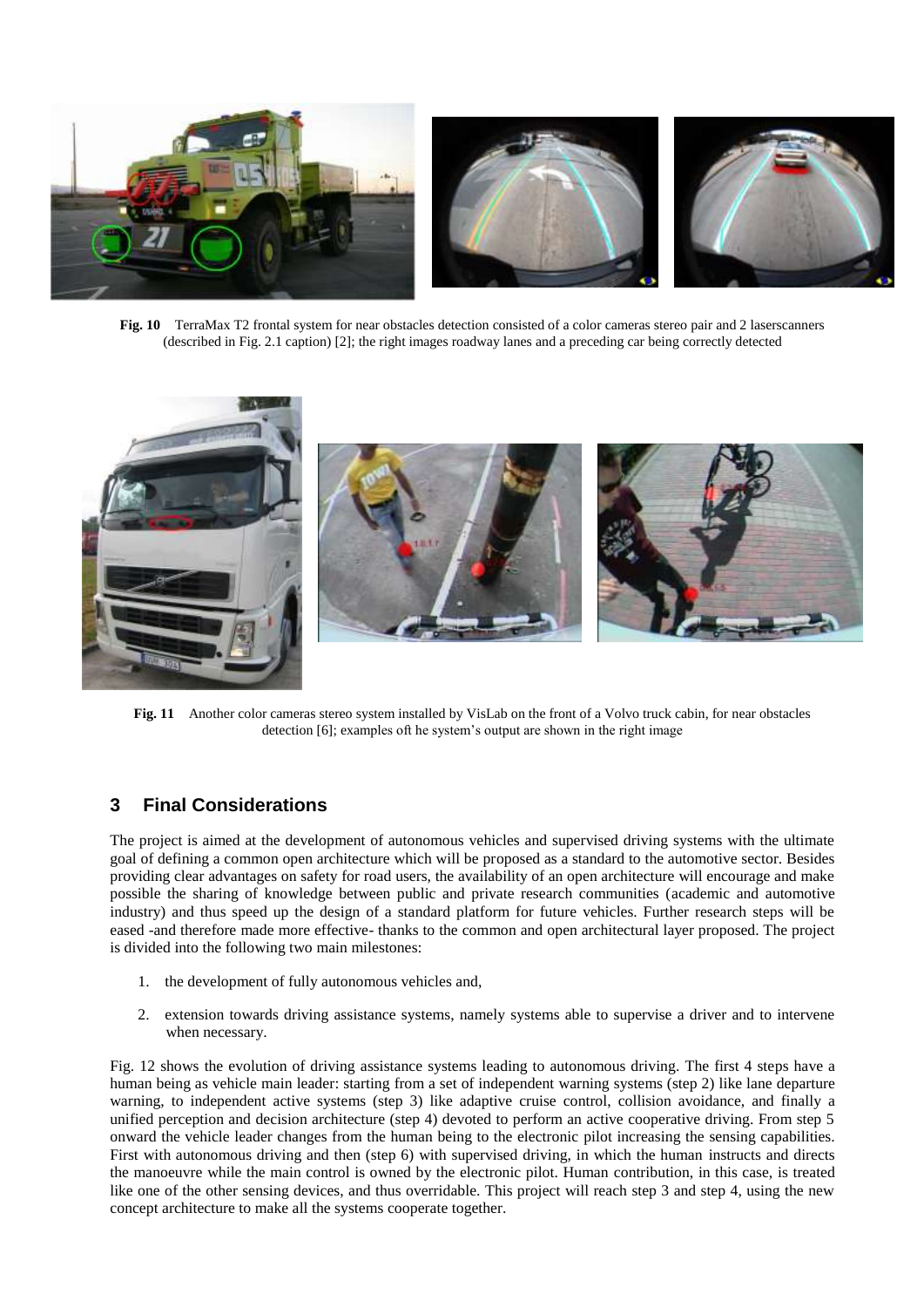

**Fig. 12** Intelligent vehicles evolution

The first milestone will be a demonstration of fully autonomous vehicles able to cope with real scenarios and not only with controlled environments. This requires to develop both an extended perception system able to build an accurate world model and a sophisticated decision system. This part will be based on the work already developed by VisLab for other projects (like ARGO [2] and the DARPA Challenges [7]) and its experience as a primary player in this field.

In the second stage, leading to the second milestone, a perception module able to analyze the driver"s intentions as well as a Human Machine Interface will be added in order to enable driving assistance features. As mentioned, this requires to extend both the perception and decision functionalities in order to integrate new inputs.

During both stages, the logical architecture of the vehicle (i) autonomous system and (ii) supervisory system will be designed, tested, and validated thanks to intermediate tests on its completeness, feasibility, and scalability by means of the test bed described.

### **References**

- [1] Details at http://www.kognimobil.org
- [2] Yi-Liang Chen, Venkataraman Sundareswaran, Craig Anderson, Alberto Broggi, Paolo Grisleri, Pier Paolo Porta, Paolo Zani, and John Beck, **TerraMax: Team Oshkosh Urban Robot,** *Journal of Field Robotics*, 25(10):841-860, October 2008.
- [3] Alberto Broggi, Pietro Cerri, Stefano Ghidoni, Paolo Grisleri, and Ho Gi Jung, **Localization and Analysis of Critical Areas in Urban Scenarios**, *In Procs. IEEE Intelligent Vehicles Symposium 2008*, pages 1074-1079, Eindhoven, Netherlands, June 2008.
- [4] Deborah Braid, Alberto Broggi, and Gary Schmiedel, **The TerraMax Autonomous Vehicle**, *Journal of Field Robotics*, 23(9):693-708, Sept 2006.